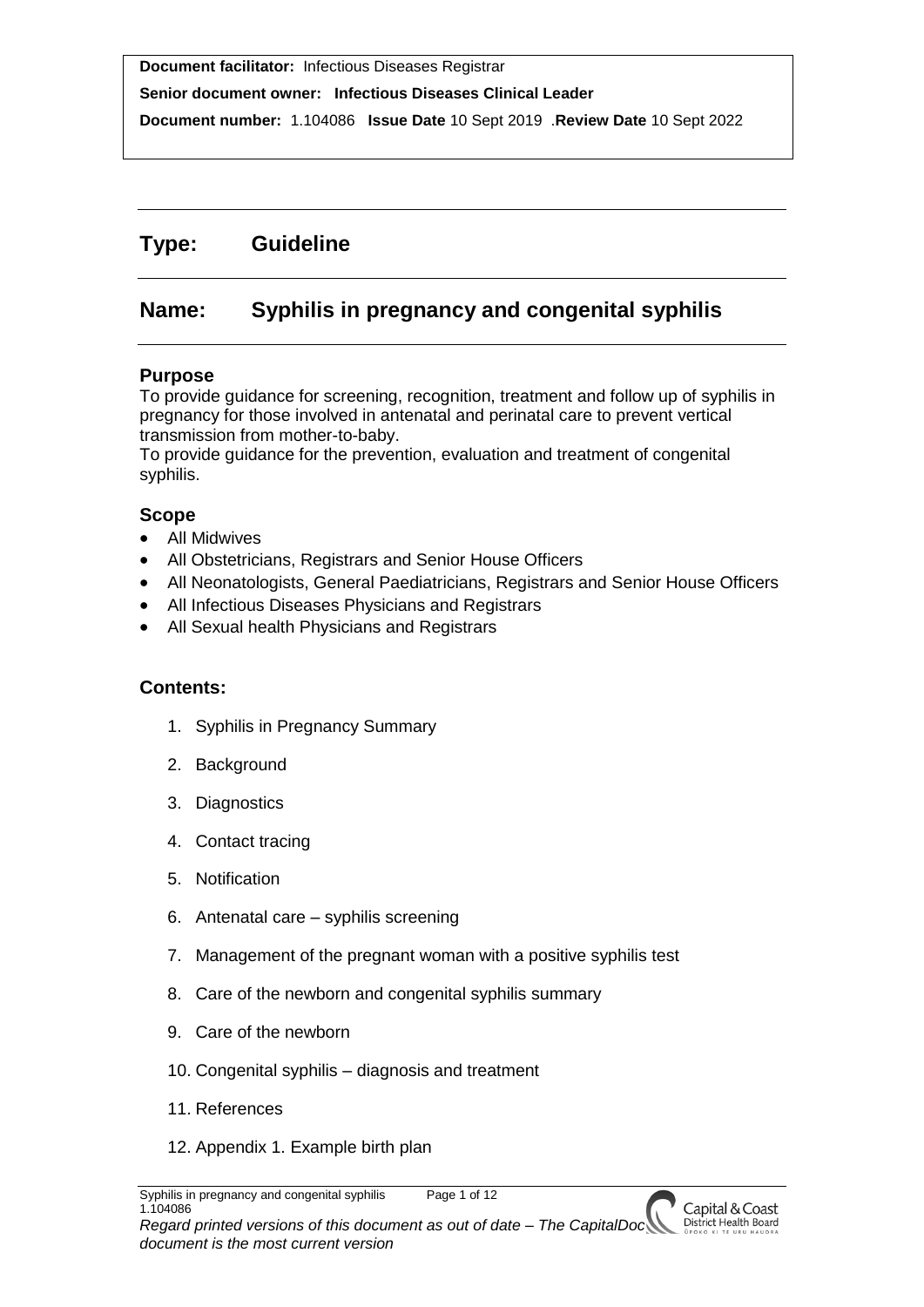**Senior document owner: Infectious Diseases Clinical Leader**

**Document number:** 1.104086 **Issue Date** 10 Sept 2019 .**Review Date** 10 Sept 2022

# **Syphilis in Pregnancy Summary:**

- Syphilis screening is recommended for all pregnant women in the 1<sup>st</sup> antenatal screen (first trimester).
- Repeat syphilis screening is recommended for women at risk for new infection at 28-32 weeks and at birth.
- **Any pregnant woman with a positive syphilis test should be discussed with an Infectious diseases specialist or Sexual health physician**.
- **Every effort should be made to identify and treat her sexual contacts**
- Treatment is required for all pregnant women with active syphilis to prevent mother-to-child transmission to the fetus. Treatment is as below:

| <b>Stage</b>                                                            | <b>Treatment</b>                                                                                            |
|-------------------------------------------------------------------------|-------------------------------------------------------------------------------------------------------------|
| Early latent, primary or secondary<br>syphilis                          | Single dose IM Benzathine penicillin 2.4 million units                                                      |
| EIA +ve TPPA +ve RPR $\geq 1.2$<br>with no history of treatment         |                                                                                                             |
| Early latent, primary or secondary<br>syphilis in the third trimester   | 2 doses of IM Benzathine penicillin 2.4 million units<br>$(1.8g)$ one week apart                            |
| EIA +ve TPPA +ve RPR $\geq 1.2$<br>with no history of treatment         |                                                                                                             |
| Late latent syphilis                                                    | IM Benzathine penicillin 2.4 million units (1.8g) once<br>weekly for 3 weeks                                |
| $EIA+ve$ TPPA+ve RPR 1:1 or -ve<br>with no history of treatment         | Note this is for maternal treatment, transmission to<br>fetus unlikelv                                      |
| Neuro-syphilis or ocular syphilis<br>(serum RPR is usually $\geq 1.8$ ) | IV Benzylpenicillin 1.8g IV Q4H for 10-14 days<br>(may be given by continuous IV infusion<br>10.8g/24hours) |

- If treatment is given after 20 weeks gestation, discussion with the MFM SMO around appropriate fetal monitoring is required.
- Following successful treatment of the woman and her partner, the major ongoing risk for congenital syphilis is maternal re-infection. Once treated, pregnant women with syphilis should have a follow up RPR performed at 28-32 weeks and at birth as a minimum, or monthly if high risk.
- All pregnant women with a new diagnosis of syphilis requires up to date HIV. chlamydia and gonorrhoea testing. A genital examination is always required.
- Contact tracing and treatment of contacts should be performed by infectious diseases or sexual health teams.

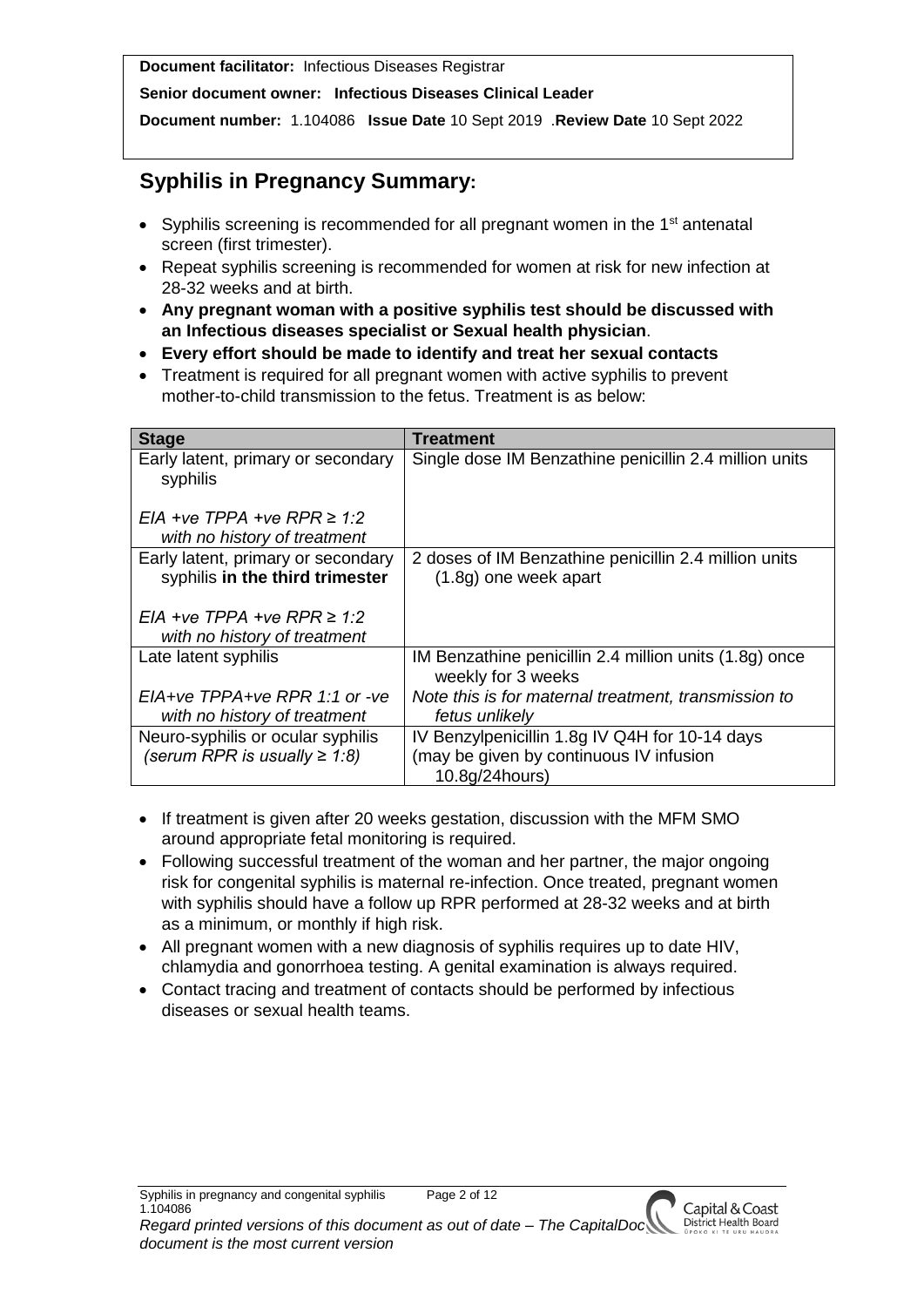**Senior document owner: Infectious Diseases Clinical Leader**

**Document number:** 1.104086 **Issue Date** 10 Sept 2019 .**Review Date** 10 Sept 2022

## **Background**

Syphilis is caused by the spirochete *Treponema pallidum*. The disease is sexually transmitted and can be vertically transmitted through the placenta to baby resulting in congenital syphilis. The disease can manifest in 3 different stages – Primary, secondary and tertiary disease. Latent disease can also occur with asymptomatic patients detected on screening.

Primary syphilis presents with an ulcer or chancre at the site of infection. The ulcer is usually painless with a well-defined edge and indurated base. Presentation is on average 3 weeks after acquisition (incubation period 10-90 days).Secondary syphilis usually presents with constitutional symptoms such as fever, malaise, headache and lymphadenopathy. A rash often occurs typically involving the palms and soles but also may affect the trunk. There may be alopecia and condylomata lata (warty growths in the ano-genital area). There may also be neurological signs of cranial nerve palsies, ophthalmic signs and meningitis. Hepatitis may also be present. Presentation is on average 6 weeks after acquisition (range 2-24 weeks). Tertiary syphilis can occur after several months to years of untreated infection. This may involve the brain and spinal cord (neurosyphilis), cardiovascular system or cause skin lesions (gummas). Latent syphilis is when a person tests positive for syphilis infection without any symptoms. Early latent syphilis is defined as positive serology with no symptoms and infection acquired within the last 2 years. Late latent syphilis is defined as positive serology with no symptoms and acquisition >2 years. If there is any doubt about the time of acquisition, it should be treated as late latent syphilis.

Transplacental transmission to the fetus can occur at any stage of pregnancy and at any stage of disease. The risk is highest in the early stages of infection (primary or secondary syphilis). The risk of congenital syphilis in adequately treated women is between 1-2% with the highest risk in those with secondary syphilis or within 4 weeks of birth. Babies born to all women treated for syphilis in current pregnancy require evaluation at birth.

In the absence of effective treatment, the impact of syphilis infection include second trimester miscarriage or stillbirth (25%), neonatal death at term (11%), or preterm or low birth weight infant (13%). 27% of untreated babies who survive to 30 days are likely to develop symptoms of congenital syphilis. Prior to delivery, sonographic signs of congenital syphilis include hepatomegaly, ascites, hydrops, fetal anaemia or a thickened placenta. Longer term implications include multi-system manifestations such as deafness, neurologic impairment, developmental delay, and bone deformities.

Congenital syphilis can be prevented through early screening of all pregnant women and identification of high risk pregnancies with appropriate testing and treatment.

## **Diagnostics**

Serology is the diagnostic test of choice in pregnancy. Approximately 50% of women will have no symptoms and will only be diagnosed by serological testing. An Enzyme immunoassay (EIA) is used as the initial screening treponemal test and all positive EIA tests will automatically have a second treponemal test (TPPA) and nontreponemal test (RPR). If the TPPA is positive then current or past treponemal infection is confirmed. The treponemal tests (TPPA/EIA) will stay positive for life.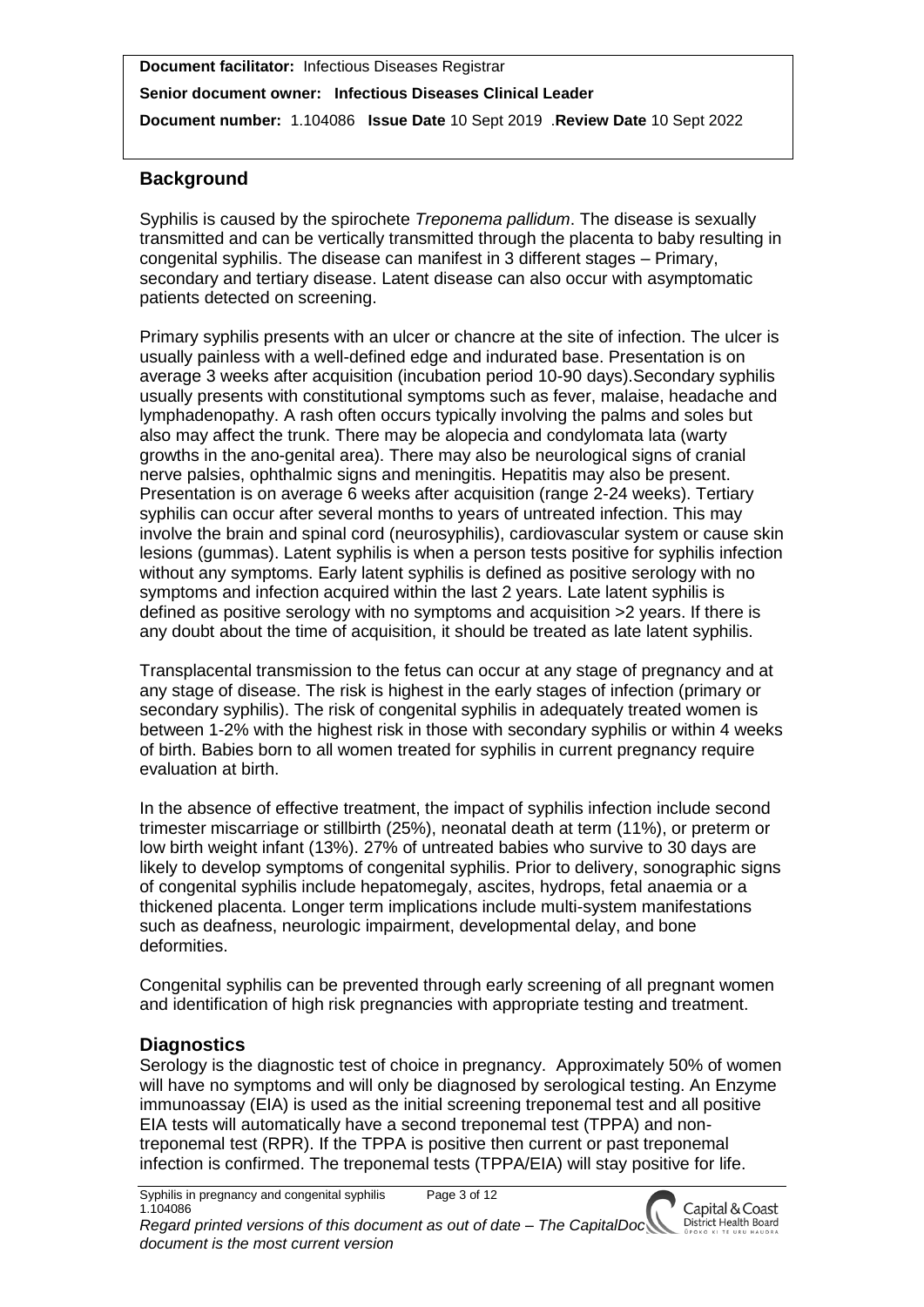#### **Senior document owner: Infectious Diseases Clinical Leader**

**Document number:** 1.104086 **Issue Date** 10 Sept 2019 .**Review Date** 10 Sept 2022

The RPR provides a quantitative result that correlates with disease activity and can be used to monitor adequacy of treatment.

Successful treatment is associated with a fall in the RPR >4 fold (i.e. from 1:16 to 1:4) or reduction to non-reactive. This can be highly variable and if interpretation is unclear, please discuss with a Clinical microbiologist.

Biological false positives can occur (EIA or TPPA Negative, RPR positive) but there may be false negatives in early infection. If at risk of early infection or contact of syphilis, give treatment. If low risk, repeat at 4 weeks. See summary table for further interpretation of results.

## **Contact tracing**

- Contact tracing should be actively performed by either Infectious diseases or Sexual health teams.
- Sexual contacts within 3 months of those with primary, secondary or early latent syphilis should be offered treatment, even if initial serology is negative, or abstain from unprotected sex.
- Long-term sex partners of those with latent syphilis should be evaluated and treated based on evaluation.
- Contact tracing period:

| Stage of index case | Look-back period                   |
|---------------------|------------------------------------|
| Primary             | Duration of symptoms plus 3 months |
| Secondary           | Duration of symptoms plus 6 months |
| Early latent        | 12 months                          |

### **Notification**

- All cases of infectious syphilis cases are notifiable this should be performed by the treating team.
	- o Infectious diseases or sexual health teams will notify for the pregnant woman
	- o Paediatrics or neonatologists will notify for cases of congenital syphilis
- The forms can be accessed on the ESR STI surveillance page https://surv.esr.cri.nz/public\_health\_surveillance/sti\_surveillance.php
- Case definitions for infectious syphilis and congenital syphilis for ESR area available on the Ministry of Health website.

## **Antenatal care**

- All pregnant women should be offered screening of syphilis at their first antenatal appointment or at the time of confirmation of pregnancy.
- The aim is that all pregnant women receive their first antenatal blood test during the first trimester.
- All pregnant women, especially those with syphilis should have a sexual history taken in a manner that allows an assessment of risk of new infection with syphilis or other STI. Those at risk should be offered another test in the third trimester or at birth.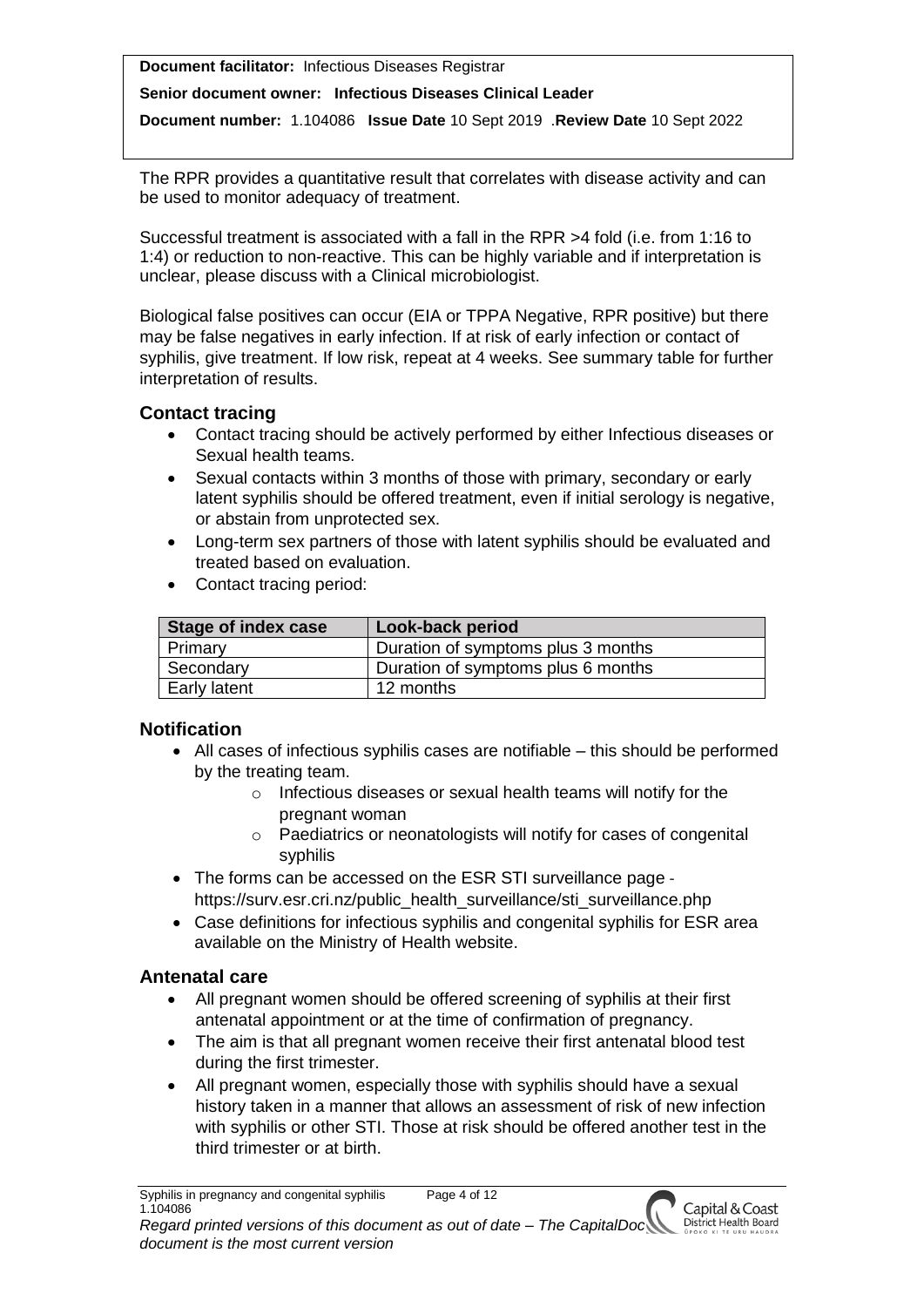#### **Senior document owner: Infectious Diseases Clinical Leader**

**Document number:** 1.104086 **Issue Date** 10 Sept 2019 .**Review Date** 10 Sept 2022

- Offer re-screening between 28-32 weeks (or at any time at the woman's request) for women with risk factors. These may include:
	- o Women with previous syphilis
	- o Women who have a new sexual partner since pregnancy registration
	- o Women with more than one sexual partner during pregnancy
	- o Women with an STI diagnosed during pregnancy or whose partner is diagnosed with an STI.
- Recommend testing or retesting for syphilis at any gestation if symptoms are present:
	- o Symptoms of a primary infection include maternal ulcerative skin lesions (most common sites are vulva, vagina, anus, occasionally lips/mouth).
	- o Secondary stage symptoms include skin rashes on hands, soles of feet or other parts of the body and/or flu like symptoms.
- Women should be tested at delivery if no tests have been performed earlier in pregnancy.(refer to GA CL-23 "Unbooked woman" policy)
- Any pregnant women who are sexual contacts of a known or suspected syphilis case should be presumptively treated with a single dose IM Benzathine penicillin 2.4 million units (1.8g) irrespective of their initial test result.
- Any woman who has a fetal death after 20 weeks gestation should be tested for syphilis.
- If there are abnormal fetal ultrasound findings i.e. IUGR, fetal hydrops, ascites or hepatosplenomegaly, review maternal syphilis serology and/or repeat testing.

### **Management of the pregnant woman with positive syphilis test**

All pregnant women with a positive syphilis test in pregnancy should be referred to a Sexual health physician or Infectious diseases specialist to assist with assessment, treatment guidance, and contact tracing.

- If patient seen in WHAS or women diagnosed after 20 weeks, refer to Infectious Diseases registrar or consultant (Contact details via Switchboard).
- If patient in community, refer to the Sexual health Service- on call consultant available on 0508 14441.

## **Treatment**

Treatment should be given according to the stage of disease (Primary, Secondary, Early or late latent, Tertiary) and must be done only after discussion with Sexual health Physician or Infectious Diseases Team.

| <b>Stage</b>                                   | Treatment                                              |
|------------------------------------------------|--------------------------------------------------------|
| Early latent, primary or secondary<br>syphilis | Single dose IM Benzathine penicillin 2.4 million units |
| EIA +ve TPPA +ve RPR $\geq 1.2$                |                                                        |
| with no history of treatment                   |                                                        |
| Early latent, primary or secondary             | 2 doses of IM Benzathine penicillin 2.4 million units  |
| syphilis in the third trimester                | $(1.8q)$ one week apart                                |
| EIA +ve TPPA +ve RPR $\geq 1.2$                |                                                        |
| with no history of treatment                   |                                                        |
| Cuphilip in prognancy and congonital ouphilip  | $DaoE \sim 42$                                         |

Capital & Coast

ohilis in pregnancy and congenital syphilis Page 5 of 12 1.104086

*Regard printed versions of this document as out of date – The CapitalDoc*  District Health Board *document is the most current version*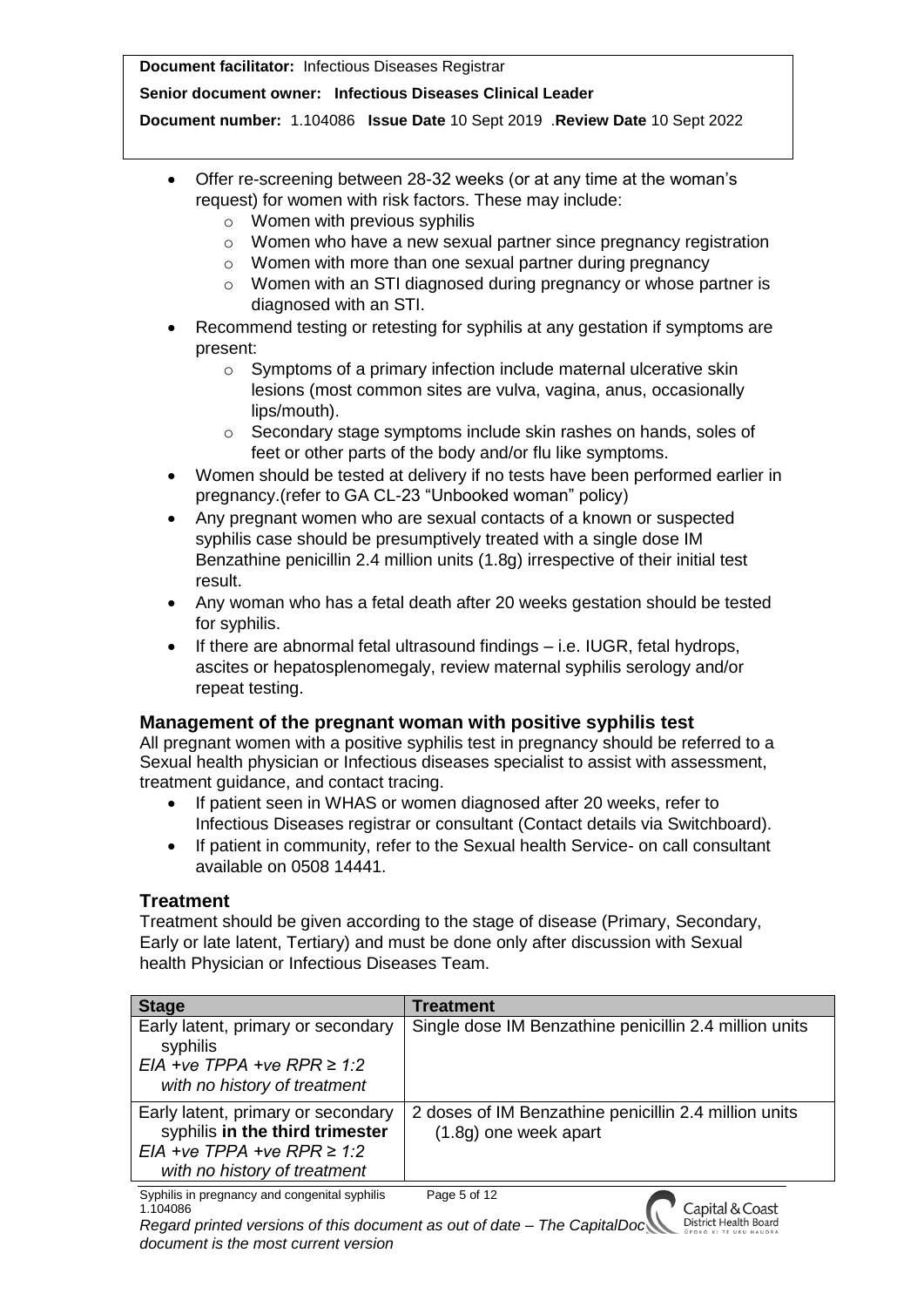## **Senior document owner: Infectious Diseases Clinical Leader**

**Document number:** 1.104086 **Issue Date** 10 Sept 2019 .**Review Date** 10 Sept 2022

| Late latent syphilis               | IM Benzathine penicillin 2.4 million units (1.8g) once |
|------------------------------------|--------------------------------------------------------|
| EIA+ve TPPA+ve RPR 1:1 or -ve      | weekly for 3 weeks                                     |
| with no history of treatment       | Note this is for maternal treatment, transmission to   |
| and unknown acquisition            | fetus unlikely                                         |
| Neuro-syphilis or ocular syphilis  | IV Benzylpenicillin 1.8g IV Q4H for 10-14 days         |
| (serum RPR is usually $\geq 1.8$ ) | (may be given by continuous IV infusion                |
|                                    | 10.8g/24hours)                                         |

## **Treatment:**

- If there is any doubt about the time of acquisition in latent disease, it should be treated as late latent syphilis.
- Treatment must be administered as promptly as possible after the positive result. If there has been an unavoidable delay for over 2 weeks, repeat serology should be performed on the day of treatment.
- CDC quidelines recommend a single dose for Primary, Secondary and Early latent syphilis. There is some evidence for the use of 2 doses based on expert opinion and clinical practice, although no head to head trials have been performed.
- All women with a positive test should be offered repeat HIV and other STI screening.
- Women should avoid sexual contact until any genital lesions resolve or 2 weeks after treatment completed.
- All sexual partners should be contact traced and subsequently treated. This should be done by the same team (Infectious diseases or Sexual health) seeing the pregnant woman. See below for contact tracing.
- **Treatment and recommendations around birth should be clearly documented in clinical notes. A birth plan (appendix 1) should be filled out and included in the maternity care plan.**

Important notes:

- **Benzylpenicillin cannot be substituted for long acting Benzathine penicillin**
- Benzathine penicillin can be ordered from the hospital pharmacy in working hours, or if out of hours, contact the on call pharmacist. Benzathine penicillin must be kept in the fridge, but should be warmed in a hand before injection..
- Missed doses are not acceptable for pregnant women receiving treatment for late latent disease. If any are missed the full course should be repeated.
- Penicillin allergy should be discussed with the ID team to arrange desensitisation or advise about alternative treatment.
- Tetracycline and doxycycline are contraindicated in the second and third trimester of pregnancy.
- Macrolides, ceftriaxone and azithromycin are not recommended for treatment.

## **Jarisch-Herxheimer reaction**

 Up to 40% of patients may develop a transient inflammatory reaction in the first 24hrs after treatment, especially in early syphilis. Symptoms include fever, chills, myalgias and headaches and is known as a Jarisch-herxheimer reaction. It typically begins within 1-2 hours, peaks at 8 hours and lasts about 24hrs.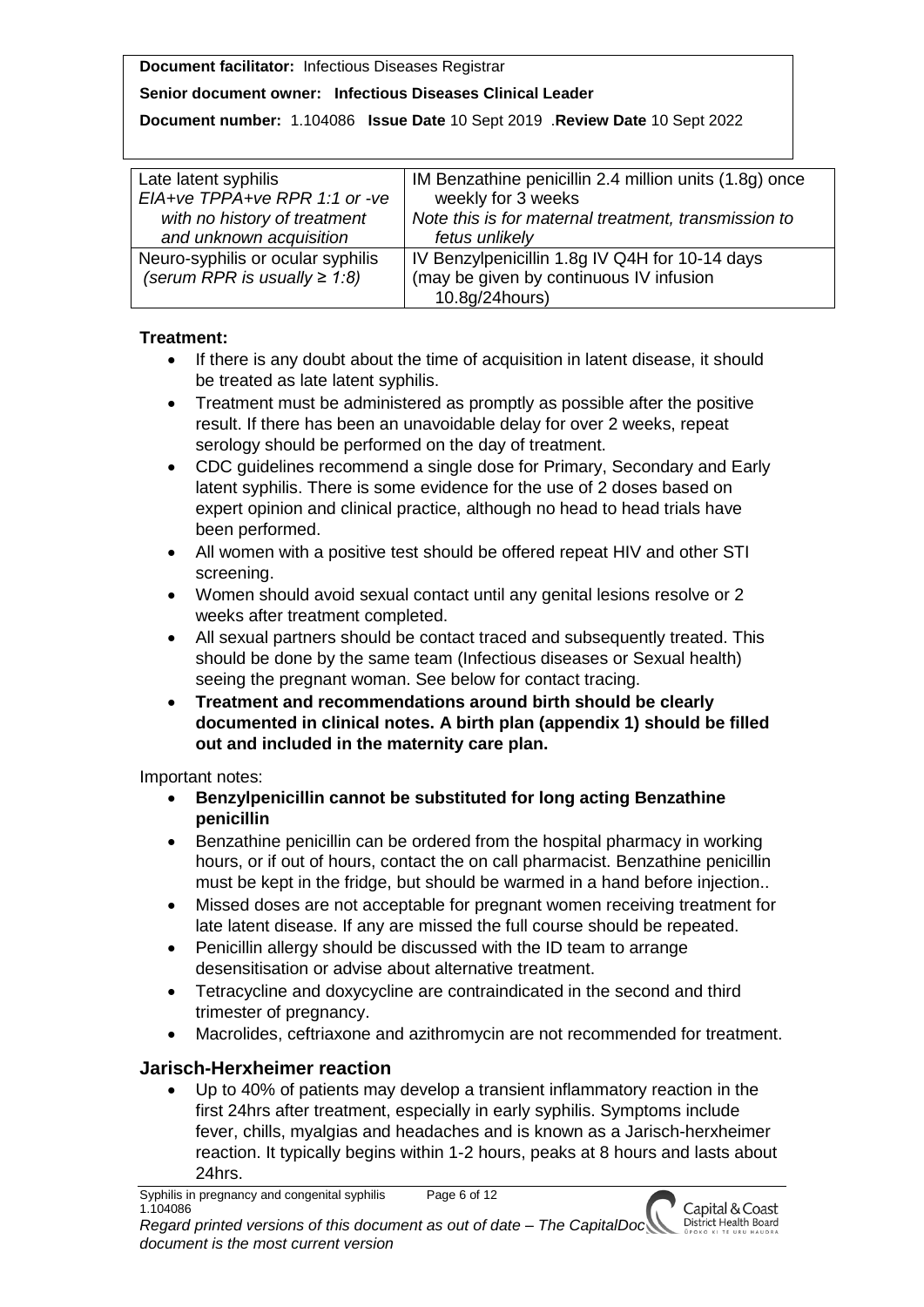#### **Senior document owner: Infectious Diseases Clinical Leader**

**Document number:** 1.104086 **Issue Date** 10 Sept 2019 .**Review Date** 10 Sept 2022

- In pregnancy, the Jarisch-herxheimer reaction may trigger uterine contractions, preterm labour and/or non-reassuring fetal heart rate tracings.
- Women being treated for early syphilis after 20 weeks should be monitored during treatment due to the increased risk of pre-term labour. Women in this group should be referred to the obstetric team for inpatient treatment.
- There is no evidence that steroids reduce the Jarisch-herxheimer reaction in pregnant women, therefore they are usually not recommended for prevention.

## **Monitoring and follow up**

- Repeat serology should be performed to ensure RPR levels drop appropriately and to check there has been no re-infection. At a minimum, this should be repeated at 28-32 weeks and at delivery, or monthly if at high risk of re-infection. This should be directed and chased by the Infectious diseases or Sexual health teams.
- If RPR levels increase or do not fall as expected, previous treatment should be reviewed if adequate and should be re-discussed with either the sexual health team or infectious diseases.
- Any woman treated for syphilis in pregnancy should be referred to obstetrics for ultrasound monitoring and follow up in the maternal foetal medicine clinic.
- Women with syphilis in pregnancy should have post-partum follow up with Sexual health or the Infectious diseases team.

## **Management around delivery**

- Intrapartum care for women treated for syphilis in pregnancy is as per normal procedures
- Breastfeeding is not normally contraindicated unless there is an active syphilis lesion on the breast.
- The placenta should be sent for histology and PCR if the newborn is at high risk of congenital infection (See below for risk stratification). Fresh tissue is required for PCR testing.
- Ensure Neonatal staff are informed and present for the birth
- If there is inadequate treatment prior to delivery or a high suspicion for congenital syphilis, gloves should be worn for handling the newborn as they are potentially contagious until 24hrs of penicillin treatment has been completed.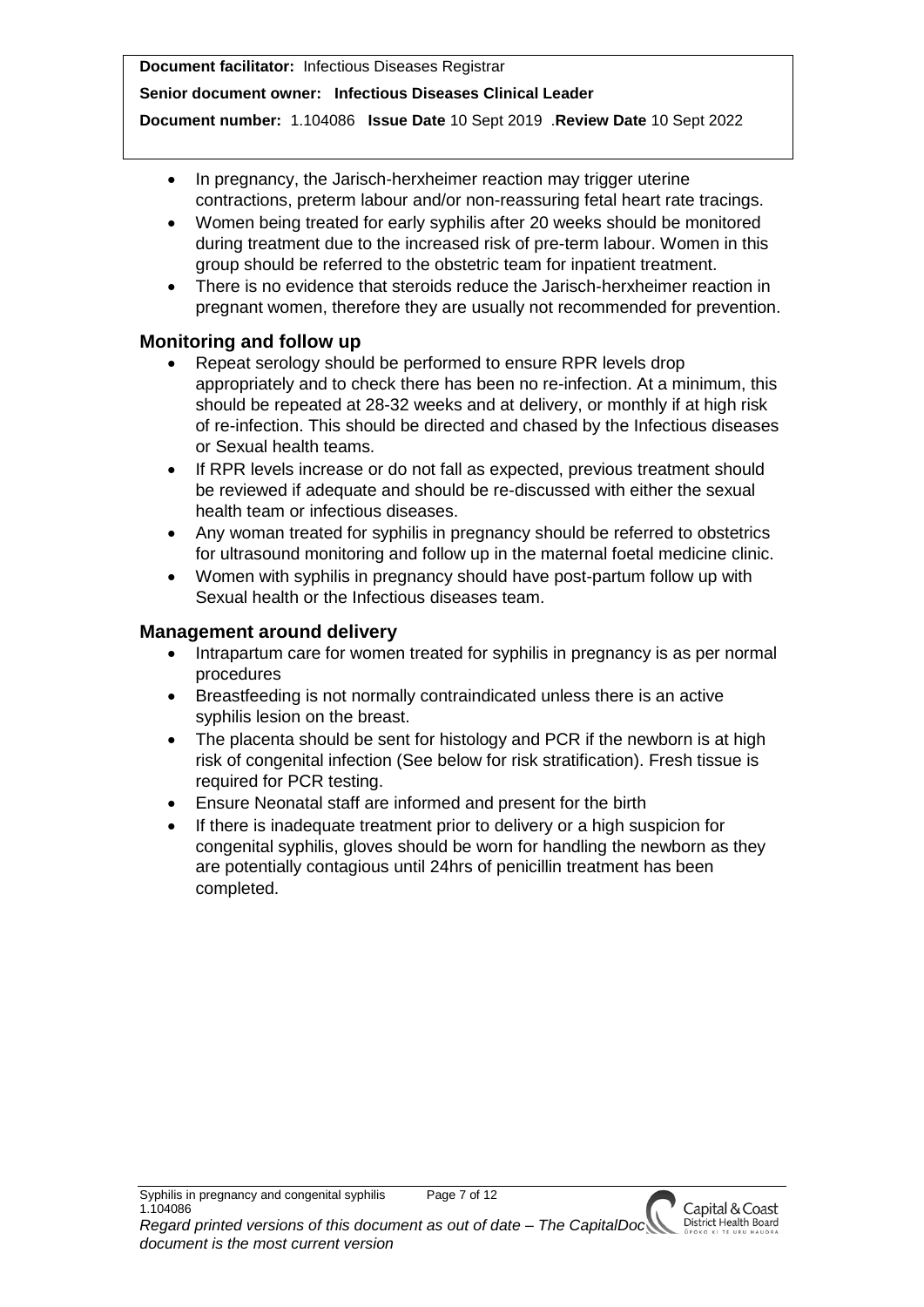**Senior document owner: Infectious Diseases Clinical Leader**

**Document number:** 1.104086 **Issue Date** 10 Sept 2019 .**Review Date** 10 Sept 2022

## **Care of the newborn and congenital syphilis summary**

- Babies with suspected congenital syphilis must be assessed by a neonatologist or paediatrician
- Notify Neonatal staff regarding the birth of any child from a mother treated for syphilis in pregnancy
- Paired serology from mother and baby is required for diagnosis Cord blood cannot be used.
- Discuss diagnostic testing with Clinical microbiologist if there is suspicion for congenital syphilis.
- Treatment:

|                                              | Treatment                              |
|----------------------------------------------|----------------------------------------|
| Newborn (0-7 days old)                       | Benzylpenicillin 50mg/kg IV every      |
| Proven, highly probable congenital syphilis. | 12 hrs during the first 7 days of life |
| Asymptomatic, possible congenital syphilis.  | and every 8 hours thereafter for a     |
| • If Maternal treatment was:                 | total of 10 days                       |
| Inadequate<br>$\circ$                        | OR.                                    |
| Unknown<br>$\bigcap$                         | Procaine Penicillin 50mg/kg IM         |
| Non-penicillin regimen<br>$\bigcirc$         | daily for 10 days                      |
|                                              |                                        |
| Newborn (8-30 days of age)                   | Benzylpenicillin 50mg/kg IV every      |
|                                              | 8 hours for 10 days                    |
|                                              | Alternative: Procaine penicillin       |
|                                              | 50mg/kg IM daily for 10 days           |
| Greater than 30 days of age                  | Benzylpenicillin 50mg/kg IV every      |
|                                              | 4-6 hourly for 10 days                 |
|                                              |                                        |
|                                              | Alternative: Procaine penicillin       |
|                                              | 50mg/kg IM daily for 10 days           |
|                                              |                                        |

• Babies with possible, proven or highly probable congenital syphilis should be followed up by the paediatrics team and have repeat serology at 3, 6 and 12 months or until RPR non-reactive on 2 occasions.

Capital & Coast<br>District Health Board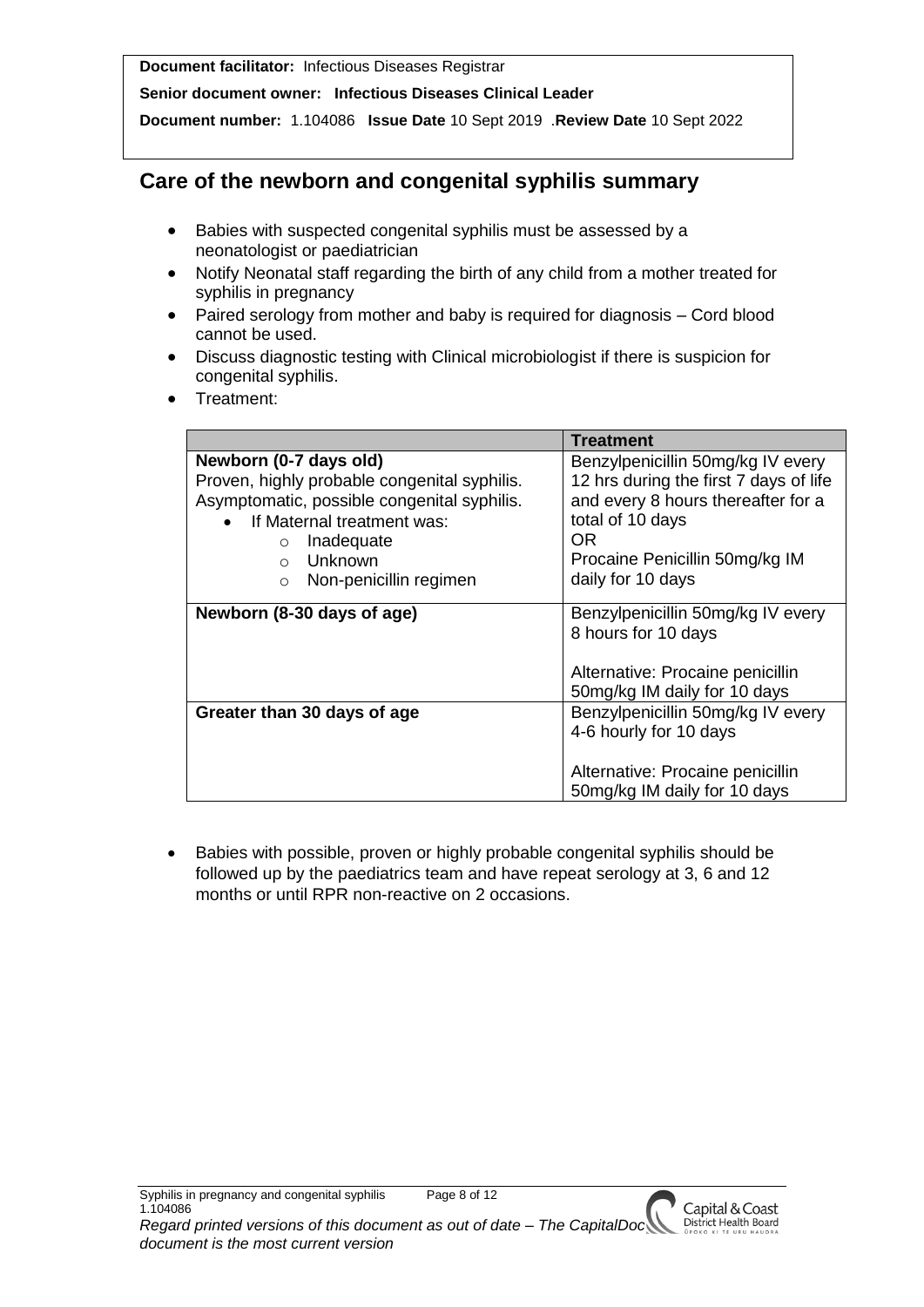#### **Senior document owner: Infectious Diseases Clinical Leader**

**Document number:** 1.104086 **Issue Date** 10 Sept 2019 .**Review Date** 10 Sept 2022

## **Care of the newborn**

- Low risk- If the mother is treated appropriately >4 weeks before birth with dropping RPR, the risk is low.
	- o Follow up involves a clinical examination and paired serology (neonate and mothers serology) taken at birth.
	- o Repeat serology should be performed 3 monthly in infant until negative.
	- o If infant serology is negative at birth and at 3 months, no further testing is required.
- All others are considered high risk. Clinical examination, paired serology, CSF examination and placental evaluation should be performed and treatment consideration as below.
- A precautionary single dose Benzathine penicillin 50mg/kg IM may be considered if there is concern about serological follow-up for a baby in whom congenital syphilis is considered unlikely but cannot be completed excluded. This must only be done on discussion with a specialist.
- Do NOT use cord blood for serological testing. Serum from the neonate is required for serology.

## **Congenital syphilis**

60-90% of newborns with congenital disease will have no clinical signs at the time of birth. Early signs and symptoms are often subtle and non-specific. Suspect congenital syphilis in: babies born to women who had syphilis requiring treatment in pregnancy irrespective of adequacy of treatment, limited or no antenatal care, are diagnosed as having syphilis (any stage) within three months postpartum.

Babies with suspected congenital syphilis must be assessed by a neonatologist or paediatrician. The maternal serology and treatment history should be available.

- Early signs:
	- o Fever
	- o Hepatosplenomegaly, Hepatitis, Jaundice
	- o Skin or mouth lesions
	- o Rhinitis, ulceration of nasal mucosa "snuffles": usually during the first week of life and rarely after the third month. Nasal discharge contains spirochaetes and is contagious via direct contact.
	- o Inflammation of long bones (osteochondritis, perichondritis)
	- o Haematologic disturbances (anaemia, thrombocytopenia, leukopenia or leucocytosis)
	- o Low birth weight, failure to thrive
	- $\circ$  Necrotising funisitis inflammation of the umbilical cord
	- o Rash: usually appears 1-2 weeks after rhinitis and commonly presents with pealing of the hands and feet and a maculopapular rash
	- o Generalised lymphadenopathy: palpable epitrochlear lymphadenopathy is highly suggestive of syphilis infection
- Investigations:
	- o RPR serology paired with mother (do not use umbilical cord blood due to risk of false positive)
	- o Placental histology

Syphilis in pregnancy and congenital syphilis Page 9 of 12 1.104086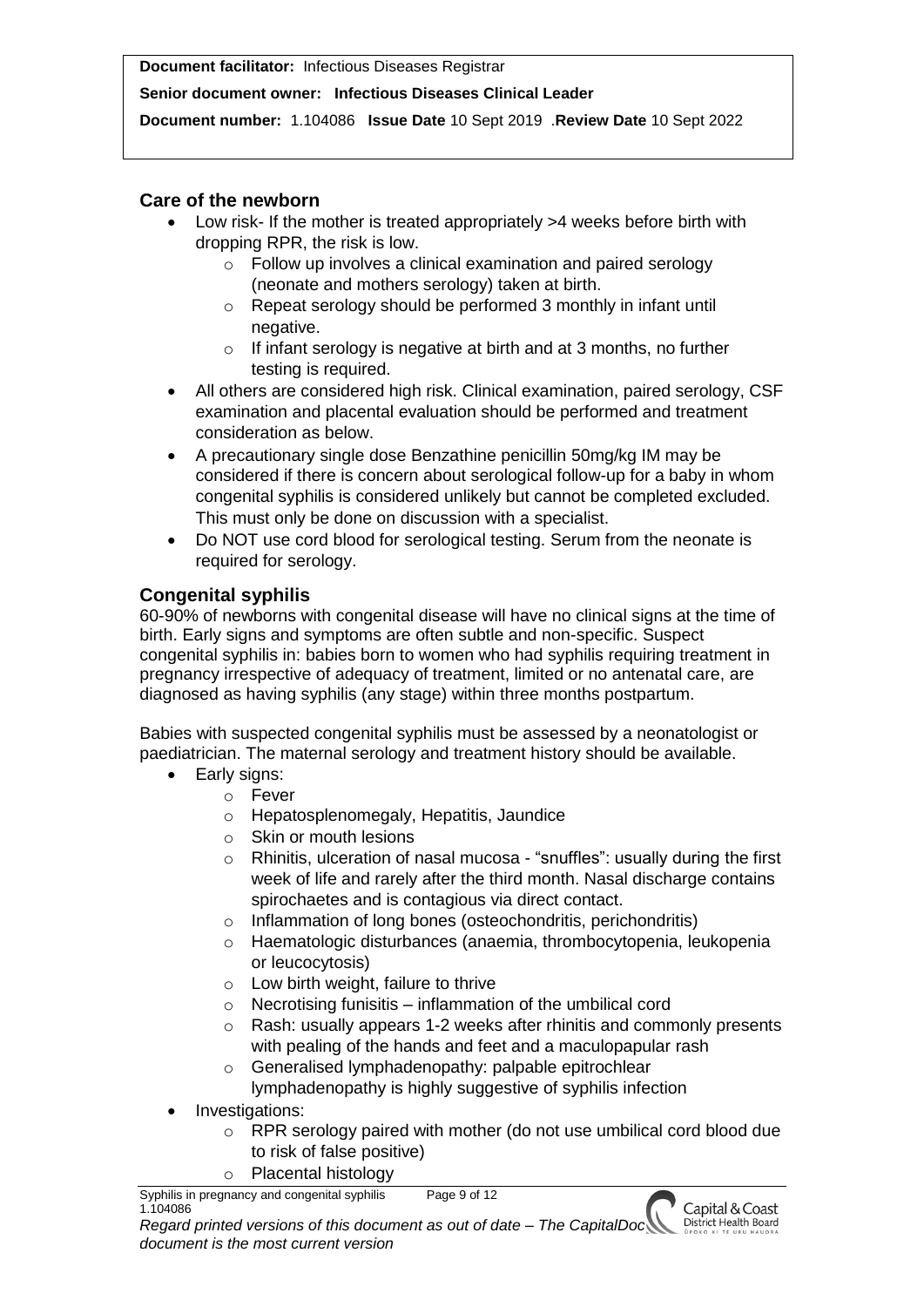#### **Senior document owner: Infectious Diseases Clinical Leader**

**Document number:** 1.104086 **Issue Date** 10 Sept 2019 .**Review Date** 10 Sept 2022

- $\circ$  PCR swab of lesions, secretions or placenta please discuss with clinical microbiology
- o CSF examination
- o FBC
- o Long bone X-rays
- o CXR
- o LFTs
- o Ophthalmologic exam
- o Audiologic examination (auditory brain stem response)
- o Neuroimaging

## **Diagnosis:**

- Proven, highly probable congenital syphilis:
	- o Abnormal physical examination consistent with congenital syphilis OR
	- o A serum RPR titre fourfold high than the mother's titre OR
	- o PCR of lesions or body fluids
- Possible congenital syphilis
	- o Normal clinical examination, serum RPR equal to or less than fourfold the maternal titre AND
	- o Mother not treated, inadequately treated or no documentation of treatment OR
	- o Mother treated with non-penicillin regimen OR
	- o Mother received recommended treatment <4 weeks before delivery OR
	- o Placental investigations are positive

## **Treatment**

|                                              | <b>Treatment</b>                       |
|----------------------------------------------|----------------------------------------|
| Newborn (0-7 days old)                       | Benzylpenicillin 50mg/kg IV every      |
| Proven, highly probable congenital syphilis. | 12 hrs during the first 7 days of life |
| OR.                                          | and every 8 hours thereafter for a     |
| Asymptomatic, possible congenital syphilis.  | total of 10 days                       |
| If Maternal treatment was:                   |                                        |
| Inadequate<br>$\circ$                        | <b>OR</b>                              |
| Unknown<br>$\Omega$                          |                                        |
| Non-penicillin regimen<br>$\circ$            | Procaine Penicillin 50mg/kg IM         |
|                                              | daily for 10 days                      |
|                                              |                                        |
| Newborn (8-30 days of age)                   | Benzylpenicillin 50mg/kg IV every      |
|                                              | 8 hours for 10 days                    |
|                                              |                                        |
|                                              | Alternative: Procaine penicillin       |
|                                              | 50mg/kg IM daily for 10 days           |
| Greater than 30 days of age                  | Benzylpenicillin 50mg/kg IV every      |
|                                              | 4-6 hourly for 10 days                 |
|                                              |                                        |
|                                              | Alternative: Procaine penicillin       |
|                                              | 50mg/kg IM daily for 10 days           |

Syphilis in pregnancy and congenital syphilis Page 10 of 12 1.104086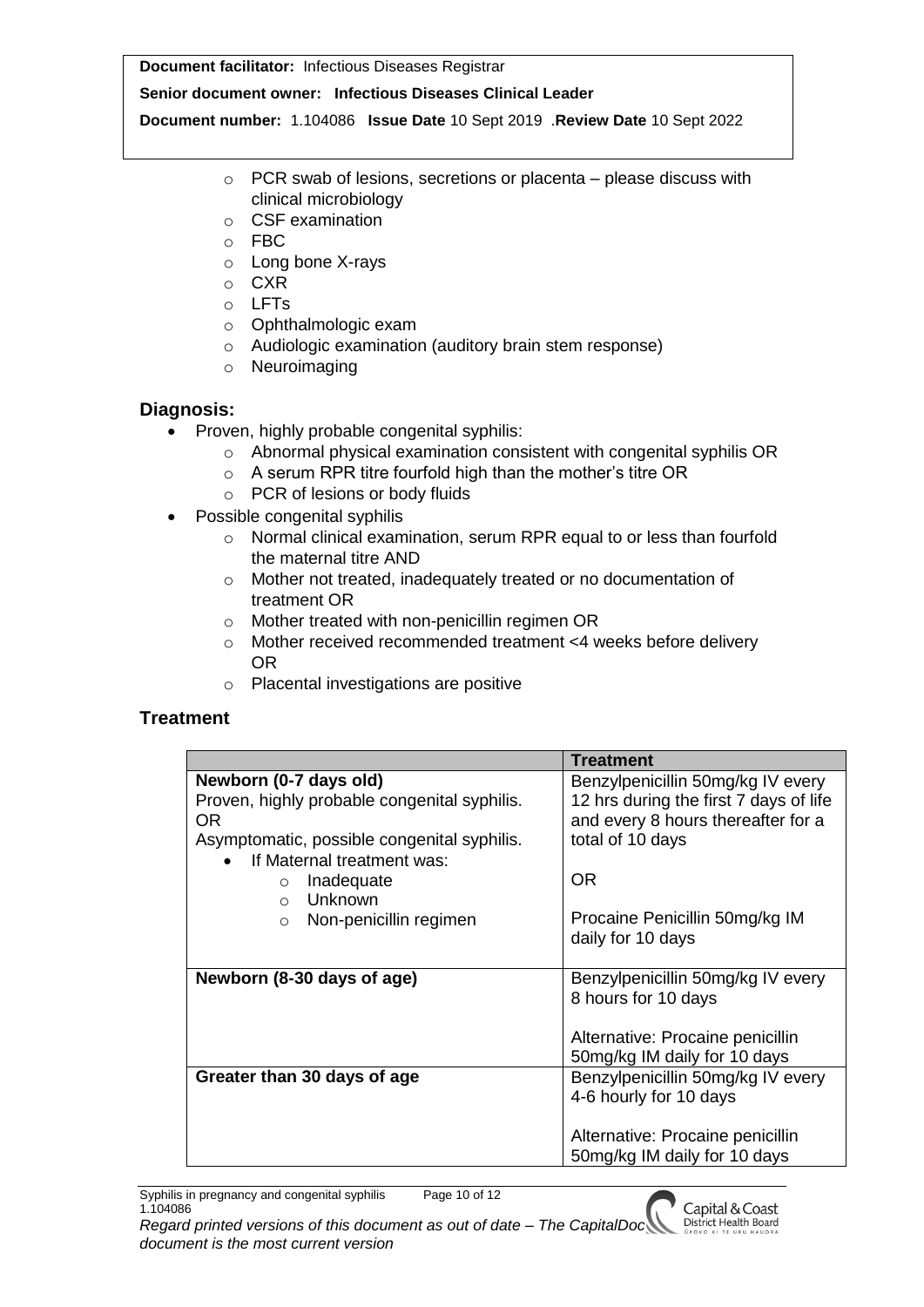#### **Senior document owner: Infectious Diseases Clinical Leader**

**Document number:** 1.104086 **Issue Date** 10 Sept 2019 .**Review Date** 10 Sept 2022

- Babies with possible, proven or highly probable congenital syphilis should be followed up by the paediatrics team and have repeat serology at 3, 6 and 12 months or until RPR non-reactive on 2 occasions.
- The treatment duration of 10 days does not change for neurosyphilis (VRDL positive on CSF testing). If positive at birth then repeat CSF at 6 months for VRDL, cell count and protein. Retreatment indicated if repeat CSF is abnormal.
- Decline in antibody titres is usually seen by 3 months in the uninfected baby. If initial baby's serology and testing was negative and the mother was adequately treated, follow-up at 3 and 6 months. If serology remains negative at 6 months then no further testing is required.
- Serum RPR (non-treponemal test) should be negative by 12 months, if not, seek expert advice.

### **References**

- *1. CDC syphilis guidelines - https://www.cdc.gov/std/tg2015/syphilispregnancy.htm*
- *2. ASHM STI management guidelines -http://www.sti.guidelines.org.au/sexuallytransmissible-infections/syphilis#management*
- *3. WHO guidelines for the treatment of Treponema pallidum (syphilis). 2016*
- *4. ASID Management of Perinatal infections 2014*
- *5. South Australian Perinatal Practice Guideline - Syphilis in Pregnancy*
- *6. Syphilis in pregnancy and congenital syphilis birth plan -Waikato DHB guidelines*
- *7. Rac MW, Revell PA, Eppes CS. Syphilis during pregnancy: a preventable threat to maternal-fetal health. Am J Obstet Gynecol 2017; 216:352.*
- *8. SR Arnold, EL Ford-Jones. Congenital syphilis: A guide to diagnosis and management. Paediatr Child Health 2000;5(8):463-469.*
- *9. Alexander J. M., Sheffield J. S., Sanchez P. J., Mayfield J., Wendel G. D., Jr. Efficacy of treatment for syphilis in pregnancy. Obstetrics & Gynecology. 1999;93(1):5–8.*

### **Appendix**

Appendix 1: Example birth plan

*Disclaimer: This document has been developed by Capital & Coast District Health Board (CCDHB) specifically for its own use. Use of this document and any reliance on the information contained therein by any third party is at their own risk and CCDHB assumes no responsibility whatsoever.*